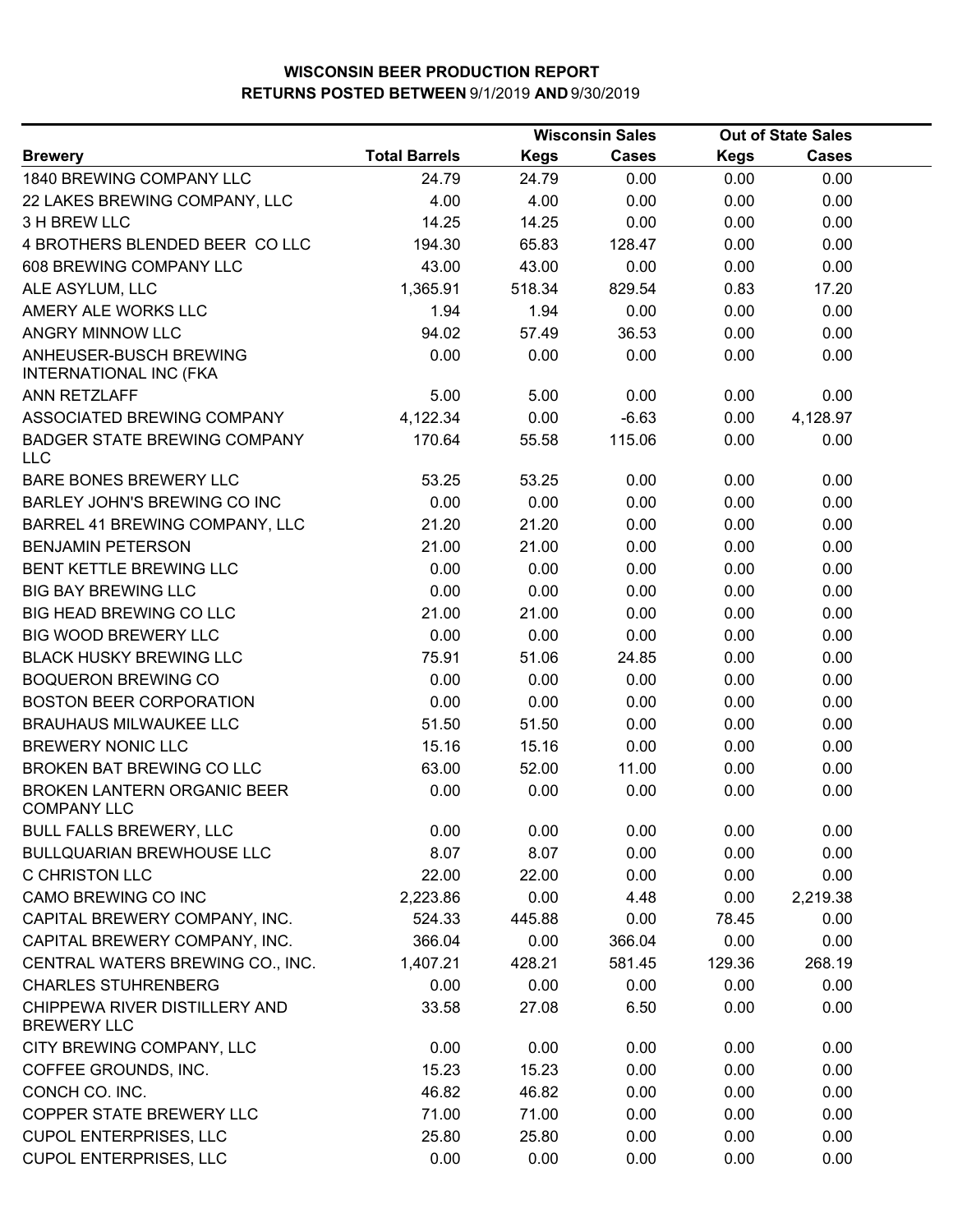|                                                      |                      |             | <b>Wisconsin Sales</b> |             | <b>Out of State Sales</b> |  |
|------------------------------------------------------|----------------------|-------------|------------------------|-------------|---------------------------|--|
| <b>Brewery</b>                                       | <b>Total Barrels</b> | <b>Kegs</b> | Cases                  | <b>Kegs</b> | <b>Cases</b>              |  |
| <b>DANA KAINZ</b>                                    | 27.00                | 27.00       | 0.00                   | 0.00        | 0.00                      |  |
| DANIEL D SCHEY                                       | 27.00                | 27.00       | 0.00                   | 0.00        | 0.00                      |  |
| <b>DANIEL E SCHULD</b>                               | 0.00                 | 0.00        | 0.00                   | 0.00        | 0.00                      |  |
| DANIEL M STOLT                                       | 16.49                | 11.34       | 5.15                   | 0.00        | 0.00                      |  |
| DAS VENTURES INC.                                    | 15.00                | 15.00       | 0.00                   | 0.00        | 0.00                      |  |
| DAVID A ANDERSON                                     | 3.00                 | 3.00        | 0.00                   | 0.00        | 0.00                      |  |
| <b>DAVID A KNUTH</b>                                 | 52.21                | 52.21       | 0.00                   | 0.00        | 0.00                      |  |
| <b>DEAD BIRD BREWING COMPANY</b>                     | 0.00                 | 0.00        | 0.00                   | 0.00        | 0.00                      |  |
| DEAD BIRD BREWING COMPANY                            | 0.00                 | 0.00        | 0.00                   | 0.00        | 0.00                      |  |
| DELAFIELD BREWHAUS LLC                               | 45.40                | 45.40       | 0.00                   | 0.00        | 0.00                      |  |
| <b>DELTA BEER LLC</b>                                | 32.20                | 32.16       | 0.04                   | 0.00        | 0.00                      |  |
| <b>DENNIS E ERB</b>                                  | 3.50                 | 3.50        | 0.00                   | 0.00        | 0.00                      |  |
| <b>DIAGEO AMERICAS SUPPLY INC</b>                    | 29,914.13            | 0.00        | 0.00                   | 0.00        | 29,914.13                 |  |
| DJ FEDDERLY MANAGEMENT<br><b>CONSULTANT LLC</b>      | 0.00                 | 0.00        | 0.00                   | 0.00        | 0.00                      |  |
| DOOR COUNTY BREWING CO LLC                           | 419.00               | 419.00      | 0.00                   | 0.00        | 0.00                      |  |
| DRIFTLESS BREWING COMPANY LLC                        | 47.30                | 47.30       | 0.00                   | 0.00        | 0.00                      |  |
| DRIFTLESS PURE LLC                                   | 3.07                 | 3.07        | 0.00                   | 0.00        | 0.00                      |  |
| <b>DUBS BREW, LLC</b>                                | 10.00                | 10.00       | 0.00                   | 0.00        | 0.00                      |  |
| DUESTERBECK'S BREWING COMPANY,<br><b>LLC</b>         | 0.00                 | 0.00        | 0.00                   | 0.00        | 0.00                      |  |
| EAGLE TRACE BREWING COMPANY<br><b>LLC</b>            | 179.15               | 112.11      | 67.04                  | 0.00        | 0.00                      |  |
| EAGLE TRACE BREWING COMPANY<br><b>LLC</b>            | 0.00                 | 0.00        | 0.00                   | 0.00        | 0.00                      |  |
| <b>EAST TROY BREWERY CO</b>                          | 9.50                 | 9.50        | 0.00                   | 0.00        | 0.00                      |  |
| <b>EGR LLC</b>                                       | 29.00                | 29.00       | 0.00                   | 0.00        | 0.00                      |  |
| <b>ESSER DISTRIBUTING CO INC</b>                     | 0.00                 | 0.00        | 0.00                   | 0.00        | 0.00                      |  |
| FERMENTORIUM BEVERAGE<br><b>COMPANY LLC</b>          | 106.30               | 66.89       | 39.41                  | 0.00        | 0.00                      |  |
| FFATS BREWING COMPANY, LLC                           | 12.00                | 12.00       | 0.00                   | 0.00        | 0.00                      |  |
| FIFTH WARD BREWING COMPANY LLC                       | 47.55                | 47.55       | 0.00                   | 0.00        | 0.00                      |  |
| FIVE STAR BREWING CO INC.                            | 898.82               | 0.00        | 6.60                   | 0.00        | 892.22                    |  |
| FLIX ENTERTAINMENT LLC                               | 11.20                | 11.20       | 0.00                   | 0.00        | 0.00                      |  |
| FOX RIVER BREWING COMPANY II, LLC                    | 97.06                | 97.06       | 0.00                   | 0.00        | 0.00                      |  |
| FOX RIVER BREWING COMPANY, LLC                       | 129.87               | 129.87      | 0.00                   | 0.00        | 0.00                      |  |
| FOXTOWN-GBC, INC.                                    | 23.75                | 23.75       | 0.00                   | 0.00        | 0.00                      |  |
| <b>FRESAR INC</b>                                    | 0.48                 | 0.48        | 0.00                   | 0.00        | 0.00                      |  |
| <b>FULTON LLC</b>                                    | 23.50                | 5.00        | 18.50                  | 0.00        | 0.00                      |  |
| <b>G5 BREWING COMPANY LLC</b>                        | 48.65                | 48.65       | 0.00                   | 0.00        | 0.00                      |  |
| <b>GATHERING PLACE BREWING</b><br><b>COMPANY LLC</b> | 47.47                | 34.27       | 13.20                  | 0.00        | 0.00                      |  |
| GD3, LLC                                             | 219.90               | 219.90      | 0.00                   | 0.00        | 0.00                      |  |
| GD4, LLC                                             | 37.30                | 37.30       | 0.00                   | 0.00        | 0.00                      |  |
| <b>GEORGE BREGAR</b>                                 | 41.34                | 0.00        | 41.34                  | 0.00        | 0.00                      |  |
| <b>GIANT JONES BREWING LLC</b>                       | 12.44                | 12.44       | 0.00                   | 0.00        | 0.00                      |  |
| GJS SALES, INC.                                      | 385.65               | 0.00        | 385.65                 | 0.00        | 0.00                      |  |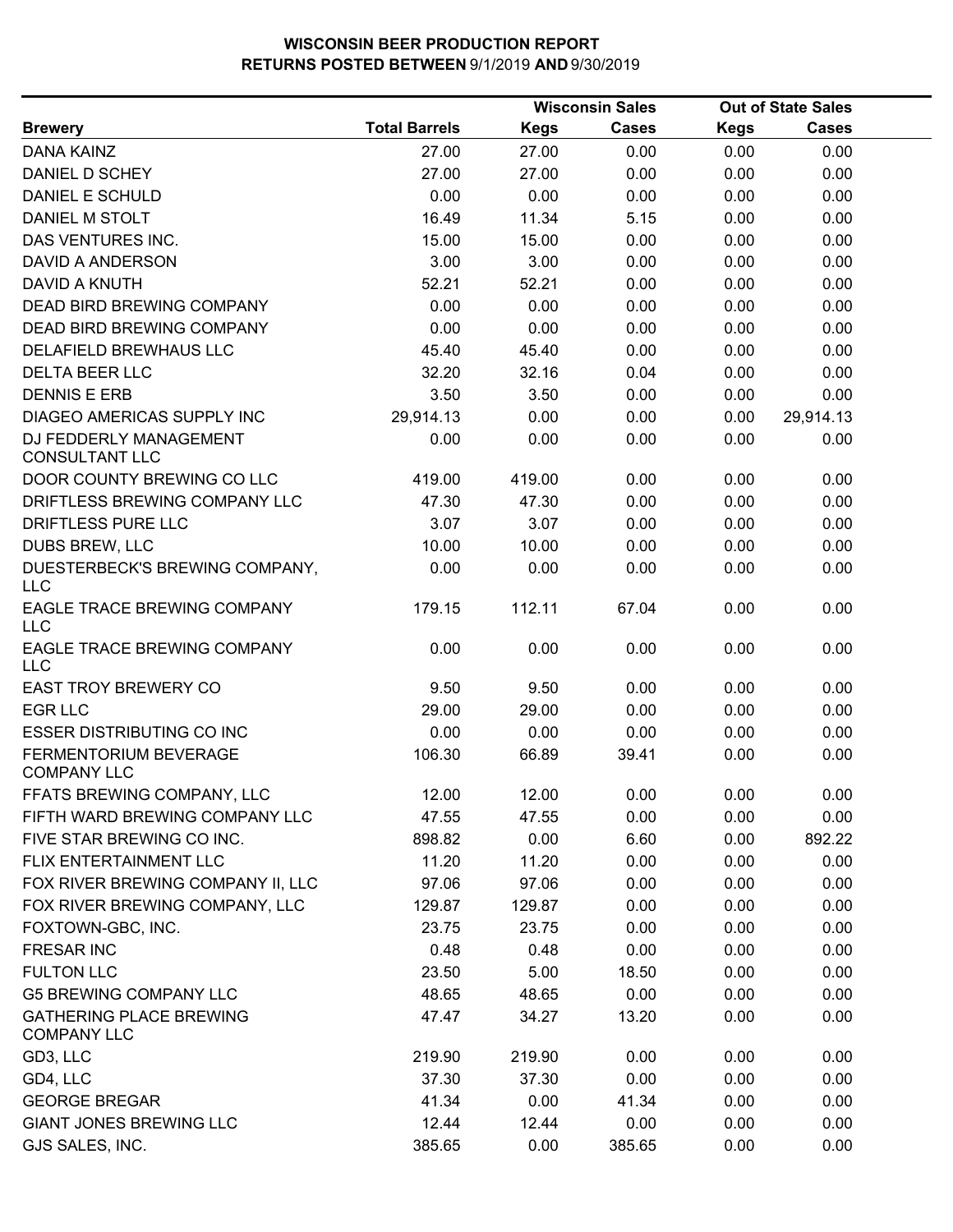|                                             |                      |             | <b>Wisconsin Sales</b> |             | <b>Out of State Sales</b> |  |
|---------------------------------------------|----------------------|-------------|------------------------|-------------|---------------------------|--|
| <b>Brewery</b>                              | <b>Total Barrels</b> | <b>Kegs</b> | <b>Cases</b>           | <b>Kegs</b> | <b>Cases</b>              |  |
| <b>GOOD CITY BREWING LLC</b>                | 485.73               | 192.17      | 293.56                 | 0.00        | 0.00                      |  |
| <b>GOOD CITY BREWING LLC</b>                | 0.00                 | 0.00        | 0.00                   | 0.00        | 0.00                      |  |
| <b>GRANT PAULY</b>                          | 782.07               | 410.07      | 350.42                 | 12.00       | 9.58                      |  |
| <b>GRAY BREWING CO.</b>                     | 45.60                | 25.16       | 17.66                  | 0.17        | 2.61                      |  |
| <b>GREEN BAY BREWING COMPANY</b>            | 665.35               | 235.66      | 412.74                 | 8.17        | 8.78                      |  |
| <b>GREENVIEW BREWING LLC</b>                | 29.57                | 16.68       | 12.89                  | 0.00        | 0.00                      |  |
| <b>GREGORY YORK</b>                         | 22.18                | 22.18       | 0.00                   | 0.00        | 0.00                      |  |
| <b>GUY R LILJA</b>                          | 0.00                 | 0.00        | 0.00                   | 0.00        | 0.00                      |  |
| HACIENDA BREWING CO., LLC                   | 155.00               | 155.00      | 0.00                   | 0.00        | 0.00                      |  |
| HEART OF THE NORTH BREWING CO               | 7.30                 | 7.30        | 0.00                   | 0.00        | 0.00                      |  |
| HILLSBORO BREWING COMPANY LLC               | 129.28               | 83.33       | 45.95                  | 0.00        | 0.00                      |  |
| HOOPS OF DANE COUNTY, INC.                  | 0.00                 | 0.00        | 0.00                   | 0.00        | 0.00                      |  |
| HOOPS OF DANE COUNTY, INC.                  | 0.00                 | 0.00        | 0.00                   | 0.00        | 0.00                      |  |
| HOOPS OF DANE COUNTY, INC.                  | 0.00                 | 0.00        | 0.00                   | 0.00        | 0.00                      |  |
| HOP & BARREL BREWING COMPANY,<br><b>LLC</b> | 81.73                | 47.33       | 34.40                  | 0.00        | 0.00                      |  |
| HOP HAUS BREWING COMPANY LLC                | 19.00                | 19.00       | 0.00                   | 0.00        | 0.00                      |  |
| HOP HAUS BREWING COMPANY LLC                | 0.00                 | 0.00        | 0.00                   | 0.00        | 0.00                      |  |
| HORNELL BREWING CO INC                      | 5,030.91             | 0.00        | 0.00                   | 0.00        | 5,030.91                  |  |
| INDEED BREWING COMPANY WI, LLC              | 0.00                 | 0.00        | 0.00                   | 0.00        | 0.00                      |  |
| <b>INVENTORS BREWPUB LLC</b>                | 11.00                | 11.00       | 0.00                   | 0.00        | 0.00                      |  |
| <b>ISAAC SHOWAKI</b>                        | 1,478.14             | 276.08      | 1,202.06               | 0.00        | 0.00                      |  |
| JACQUELYN FORBES KEARNS                     | 37.00                | 37.00       | 0.00                   | 0.00        | 0.00                      |  |
| <b>JAMES METZ</b>                           | 27.19                | 27.19       | 0.00                   | 0.00        | 0.00                      |  |
| <b>JEAN M LANE</b>                          | 25.16                | 25.16       | 0.00                   | 0.00        | 0.00                      |  |
| <b>JEREMY BEACH</b>                         | 10.90                | 6.00        | 4.90                   | 0.00        | 0.00                      |  |
| <b>JOHN JAGEMANN</b>                        | 0.00                 | 0.00        | 0.00                   | 0.00        | 0.00                      |  |
| <b>JONATHAN CHRISTIANSEN</b>                | 17.02                | 9.83        | 7.19                   | 0.00        | 0.00                      |  |
| KARBEN4 BREWING LLC                         | 1,013.47             | 402.10      | 611.37                 | 0.00        | 0.00                      |  |
| KATCHEVER & CO LLC                          | 231.78               | 98.17       | 133.61                 | 0.00        | 0.00                      |  |
| KELLERMEISTER BEVERAGES, LLC                | 79.53                | 71.19       | 8.34                   | 0.00        | 0.00                      |  |
| KOWALSKE BREWING LLC                        | 8.58                 | 8.58        | 0.00                   | 0.00        | 0.00                      |  |
| KOWALSKE BREWING LLC                        | 14.50                | 14.50       | 0.00                   | 0.00        | 0.00                      |  |
| KRIER FOODS, INC.                           | 0.00                 | 0.00        | 0.00                   | 0.00        | 0.00                      |  |
| <b>KUL BREWING LLC</b>                      | 263.27               | 0.00        | 263.27                 | 0.00        | 0.00                      |  |
| <b>LACROSSE BREWING LLC</b>                 | 323.28               | 4.00        | 20.68                  | 0.00        | 298.60                    |  |
| LAKEFRONT BREWERY, INC.                     | 0.00                 | 0.00        | 0.00                   | 0.00        | 0.00                      |  |
| LAKEFRONT BREWERY, INC.                     | 4,071.54             | 1,547.23    | 1,766.63               | 148.34      | 609.34                    |  |
| LAKEWALK BREWERY AND CAFE<br><b>COMPANY</b> | 37.00                | 0.00        | 37.00                  | 0.00        | 0.00                      |  |
| LAZY MONK BREWING LLC                       | 53.04                | 29.69       | 23.35                  | 0.00        | 0.00                      |  |
| LEDGESTONE ESTATE LLC                       | 2.62                 | 2.62        | 0.00                   | 0.00        | 0.00                      |  |
| LEE BURGESS                                 | 0.00                 | 0.00        | 0.00                   | 0.00        | 0.00                      |  |
| LEFFEL ROOTS, LLC                           | 0.00                 | 0.00        | 0.00                   | 0.00        | 0.00                      |  |
| <b>LEVI FUNK</b>                            | 21.13                | 9.68        | 11.45                  | 0.00        | 0.00                      |  |
| LHM BREW PUB, LLC                           | 15.62                | 15.62       | 0.00                   | 0.00        | 0.00                      |  |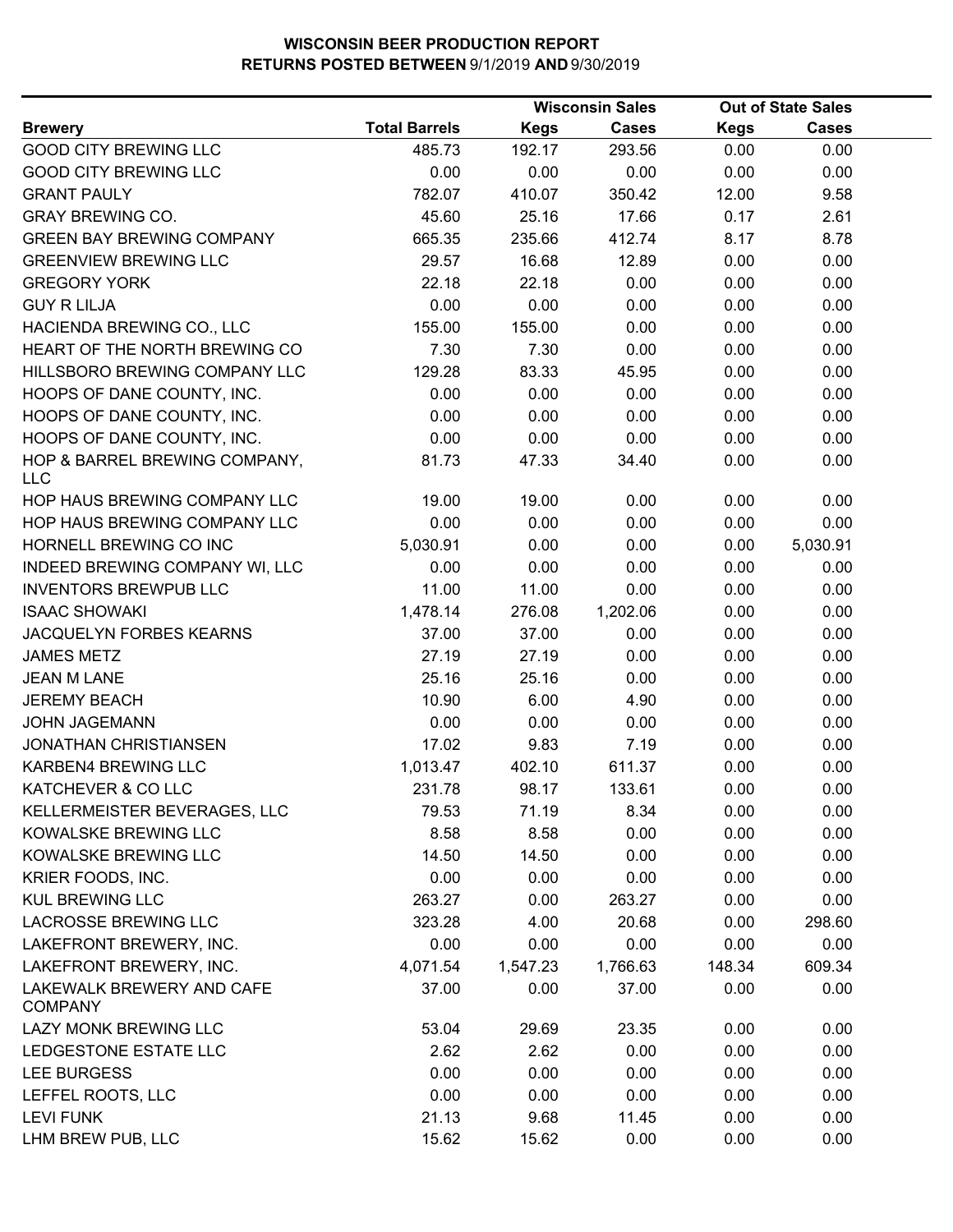|                                                 |                      | <b>Wisconsin Sales</b> |              |             | <b>Out of State Sales</b> |  |
|-------------------------------------------------|----------------------|------------------------|--------------|-------------|---------------------------|--|
| <b>Brewery</b>                                  | <b>Total Barrels</b> | <b>Kegs</b>            | <b>Cases</b> | <b>Kegs</b> | <b>Cases</b>              |  |
| LOOKING FOR GROUP BREWING<br><b>MADISON LLC</b> | 24.68                | 24.68                  | 0.00         | 0.00        | 0.00                      |  |
| <b>LOST ISLAND WINE LLC</b>                     | 5.80                 | 5.80                   | 0.00         | 0.00        | 0.00                      |  |
| LUCETTE BREWING COMPANY LLC                     | 118.58               | 83.00                  | 35.58        | 0.00        | 0.00                      |  |
| LUCKYS 1313 BREW PUB INVESTOR<br><b>LLC</b>     | 9.10                 | 9.10                   | 0.00         | 0.00        | 0.00                      |  |
| LUCKYS 1313 BREW PUB INVESTOR<br><b>LLC</b>     | 0.00                 | 0.00                   | 0.00         | 0.00        | 0.00                      |  |
| LUCKYS 1313 BREW PUB INVESTOR<br><b>LLC</b>     | 0.00                 | 0.00                   | 0.00         | 0.00        | 0.00                      |  |
| MAG ENTERTAINMENT LLC                           | 1.00                 | 1.00                   | 0.00         | 0.00        | 0.00                      |  |
| MARK ANTHONY BREWING INC                        | 125,634.56           | 0.00                   | $-14,708.21$ | 0.00        | 140,342.77                |  |
| MATTHEW J GEARY                                 | 42.24                | 37.97                  | 4.27         | 0.00        | 0.00                      |  |
| <b>MATTHEW R SCHMIDT</b>                        | 52.50                | 52.50                  | 0.00         | 0.00        | 0.00                      |  |
| MCFLESHMAN'S BREWING CO., LLC.                  | 48.36                | 48.36                  | 0.00         | 0.00        | 0.00                      |  |
| MCKENZIE RIVER BREWING COMPANY,<br><b>LLC</b>   | 0.00                 | 0.00                   | 0.00         | 0.00        | 0.00                      |  |
| <b>MCZ'S BREWING, LLC</b>                       | 1.80                 | 1.80                   | 0.00         | 0.00        | 0.00                      |  |
| MICHAEL CHRISTENSON                             | 28.00                | 28.00                  | 0.00         | 0.00        | 0.00                      |  |
| MICHAEL W ZUPKE                                 | 0.00                 | 0.00                   | 0.00         | 0.00        | 0.00                      |  |
| MILLERCOORS LLC                                 | 101.61               | 0.00                   | 0.00         | 0.00        | 101.61                    |  |
| MILLERCOORS USA LLC                             | 0.00                 | 0.00                   | 0.00         | 0.00        | 0.00                      |  |
| MINOCQUA BREWING CO INC                         | 50.00                | 50.00                  | 0.00         | 0.00        | 0.00                      |  |
| <b>MISSION BREWERY INC</b>                      | 0.00                 | 0.00                   | 0.00         | 0.00        | 0.00                      |  |
| MOBCRAFT BEER INC                               | 186.00               | 121.72                 | 59.93        | 0.00        | 4.35                      |  |
| <b>MODICUM BREWING LLC</b>                      | 13.78                | 11.50                  | 2.28         | 0.00        | 0.00                      |  |
| MOOSEJAW PIZZA & BREWING CO LLC                 | 95.10                | 78.33                  | 16.77        | 0.00        | 0.00                      |  |
| MOUNTAIN CREST SRL LLC                          | 4,766.67             | 26.50                  | 644.07       | 0.00        | 4,096.10                  |  |
| MPJ MANAGEMENT, LLC                             | 0.00                 | 0.00                   | 0.00         | 0.00        | 0.00                      |  |
| <b>NATHAN R WARNKE</b>                          | 27.70                | 27.70                  | 0.00         | 0.00        | 0.00                      |  |
| <b>NEW BARONS BREWING</b><br><b>COOPERATIVE</b> | 5.25                 | 5.25                   | 0.00         | 0.00        | 0.00                      |  |
| NEW GLARUS BREWING COMPANY                      | 21,074.92            | 6,430.75               | 14,644.17    | 0.00        | 0.00                      |  |
| NEW GLARUS BREWING COMPANY                      | 470.95               | 45.00                  | 425.95       | 0.00        | 0.00                      |  |
| NEW MERIDIAN BEER, LLC                          | 65.40                | 0.00                   | 65.40        | 0.00        | 0.00                      |  |
| NEXT DOOR BREWING LLC                           | 32.45                | 4.00                   | 28.45        | 0.00        | 0.00                      |  |
| NEXT DOOR BREWING LLC                           | 17.83                | 17.83                  | 0.00         | 0.00        | 0.00                      |  |
| NICHOLAS CALAWAY                                | 147.46               | 82.52                  | 64.94        | 0.00        | 0.00                      |  |
| NOBLE ROOTS BREWING COMPANY,<br><b>LLC</b>      | 38.13                | 38.13                  | 0.00         | 0.00        | 0.00                      |  |
| NORTHWOODS BREWING CORP LLC                     | 74.00                | 74.00                  | 0.00         | 0.00        | 0.00                      |  |
| OFF-KILTER BREWING INC                          | 4.73                 | 3.50                   | 1.23         | 0.00        | 0.00                      |  |
| OLD ABE BREWING LLC                             | 6.00                 | 0.00                   | 6.00         | 0.00        | 0.00                      |  |
| OLIPHANT BREWING LLC                            | 76.74                | 52.32                  | 0.00         | 24.42       | 0.00                      |  |
| OMBIBULOUS BREWING COMPANY,<br><b>LLC</b>       | 13.00                | 13.00                  | 0.00         | 0.00        | 0.00                      |  |
| O'SO BREWING COMPANY                            | 437.04               | 210.00                 | 216.31       | 5.17        | 5.56                      |  |
| PARCHED EAGLE BREWPUB LLC                       | 7.00                 | 7.00                   | 0.00         | 0.00        | 0.00                      |  |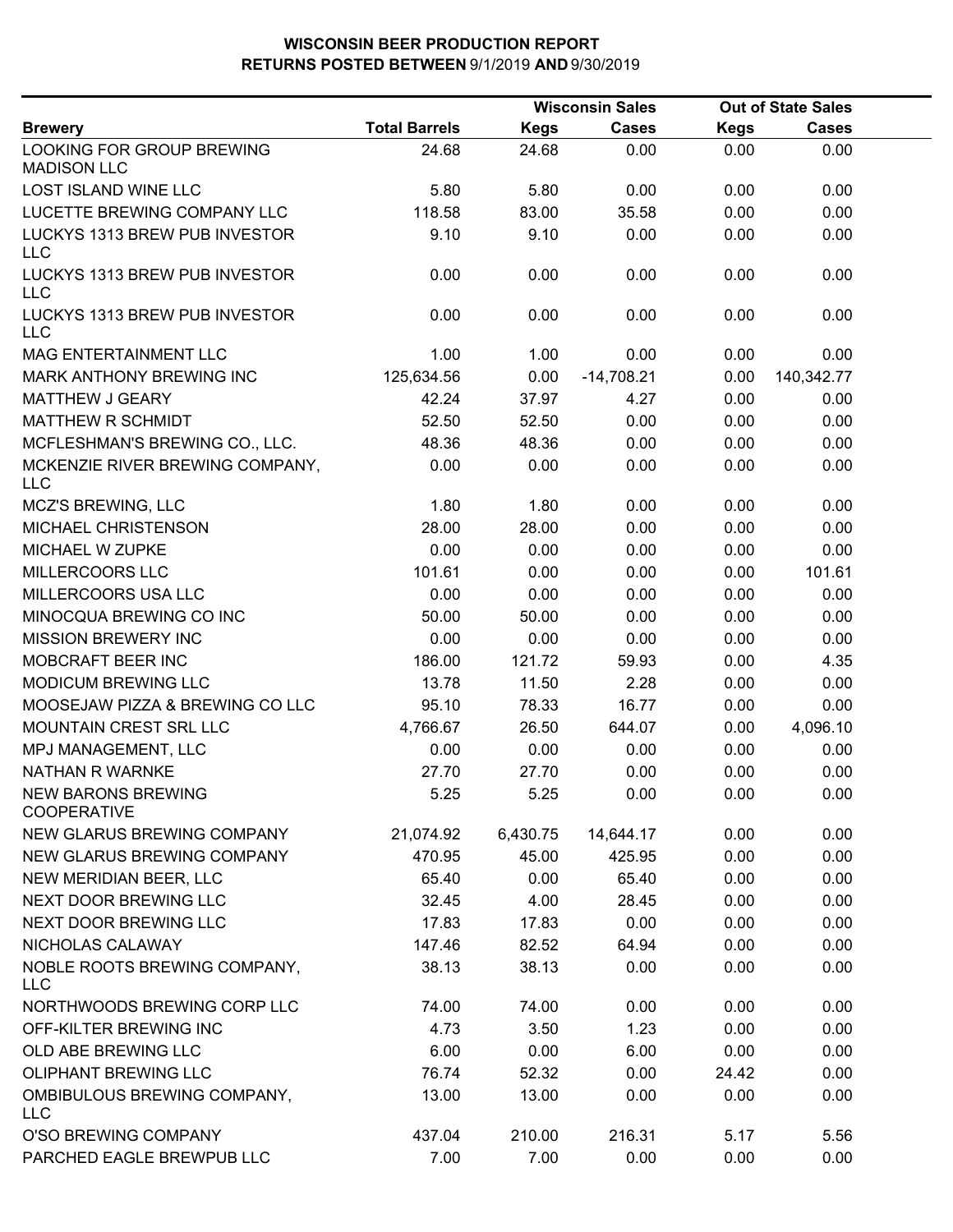|                                                        |                      |        | <b>Wisconsin Sales</b> |             | <b>Out of State Sales</b> |  |
|--------------------------------------------------------|----------------------|--------|------------------------|-------------|---------------------------|--|
| <b>Brewery</b>                                         | <b>Total Barrels</b> | Kegs   | <b>Cases</b>           | <b>Kegs</b> | <b>Cases</b>              |  |
| PATRICK MC INTOSH                                      | 0.00                 | 0.00   | 0.00                   | 0.00        | 0.00                      |  |
| PETER H GENTRY                                         | 649.60               | 362.30 | 287.30                 | 0.00        | 0.00                      |  |
| PETER H GENTRY                                         | 10.00                | 10.00  | 0.00                   | 0.00        | 0.00                      |  |
| PETER PETERSON                                         | 4.00                 | 4.00   | 0.00                   | 0.00        | 0.00                      |  |
| PETSKULL BREWING COMPANY LLC                           | 13.00                | 13.00  | 0.00                   | 0.00        | 0.00                      |  |
| PHUSION PROJECTS LLC                                   | 37,346.54            | 0.00   | 685.02                 | 0.00        | 36,661.52                 |  |
| PITCHFORK BREWING LLC                                  | 18.50                | 18.50  | 0.00                   | 0.00        | 0.00                      |  |
| PLYMOUTH BREWING COMPANY LLC                           | 31.80                | 31.80  | 0.00                   | 0.00        | 0.00                      |  |
| PORT HURON BREWING COMPANY,<br><b>LLC</b>              | 0.00                 | 0.00   | 0.00                   | 0.00        | 0.00                      |  |
| POTOSI BREWING COMPANY                                 | 2,145.00             | 548.50 | 730.40                 | 449.40      | 416.70                    |  |
| POTOSI BREWING COMPANY                                 | 9.00                 | 9.00   | 0.00                   | 0.00        | 0.00                      |  |
| R' NOGGIN BREWING LLC                                  | 30.00                | 30.00  | 0.00                   | 0.00        | 0.00                      |  |
| RACINE BREWING COMPANY                                 | 9.25                 | 9.25   | 0.00                   | 0.00        | 0.00                      |  |
| RAIL HOUSE PROPERTIES LLC                              | 22.50                | 22.50  | 0.00                   | 0.00        | 0.00                      |  |
| RAISED GRAIN BREWING COMPANY<br><b>LLC</b>             | 0.00                 | 0.00   | 0.00                   | 0.00        | 0.00                      |  |
| RAISED GRAIN BREWING COMPANY<br><b>LLC</b>             | 400.25               | 255.67 | 144.58                 | 0.00        | 0.00                      |  |
| RANDOLPH OSKEY                                         | 16.16                | 16.16  | 0.00                   | 0.00        | 0.00                      |  |
| RANDYS FUNHUNTERS BREWERY INC                          | 6.00                 | 6.00   | 0.00                   | 0.00        | 0.00                      |  |
| <b>REBELLION BREWING HOLDING</b><br><b>COMPANY INC</b> | 27.75                | 27.75  | 0.00                   | 0.00        | 0.00                      |  |
| RED EYE BREWING COMPANY LLC                            | 37.50                | 37.50  | 0.00                   | 0.00        | 0.00                      |  |
| REGAL BRAU BREWING COMPANY LLC                         | 776.55               | 0.00   | 23.84                  | 0.00        | 752.71                    |  |
| REVOLVER BREWING LLC                                   | 0.00                 | 0.00   | 0.00                   | 0.00        | 0.00                      |  |
| RHINELANDER BREWING CO LLC                             | 42.82                | 20.35  | 22.47                  | 0.00        | 0.00                      |  |
| RHINELANDER BREWING CO LLC                             | 6,823.51             | 11.50  | 222.07                 | 0.00        | 6,589.94                  |  |
| <b>RICHARD R TUESCHER</b>                              | 0.00                 | 0.00   | 0.00                   | 0.00        | 0.00                      |  |
| <b>RIGHT BAUER LLC</b>                                 | 9.50                 | 9.50   | 0.00                   | 0.00        | 0.00                      |  |
| ROBERT A LARSON                                        | 226.17               | 100.50 | 115.40                 | 7.00        | 3.27                      |  |
| ROCK COUNTY BREWING COMPANY<br><b>LLC</b>              | 20.09                | 0.00   | 20.09                  | 0.00        | 0.00                      |  |
| ROCKY REEF BREWING COMPANY                             | 36.69                | 36.69  | 0.00                   | 0.00        | 0.00                      |  |
| <b>ROGER MILLER</b>                                    | 17.87                | 17.87  | 0.00                   | 0.00        | 0.00                      |  |
| ROUND MAN BREWING CO., LLC                             | 35.83                | 35.83  | 0.00                   | 0.00        | 0.00                      |  |
| ROWLAND'S CALUMET BREWING CO.,<br>INC.                 | 12.00                | 12.00  | 0.00                   | 0.00        | 0.00                      |  |
| ROWLAND'S CALUMET BREWING CO.,<br>INC.                 | 0.00                 | 0.00   | 0.00                   | 0.00        | 0.00                      |  |
| RUSH RIVER BREWING LLC                                 | 149.33               | 38.58  | 37.05                  | 36.33       | 37.37                     |  |
| SAHALE ALE WORKS, LLC                                  | 27.50                | 27.50  | 0.00                   | 0.00        | 0.00                      |  |
| SAND CREEK BREWING CO LLC                              | 828.81               | 396.57 | 412.10                 | 2.50        | 17.64                     |  |
| SAWMILL BREWING CO INC                                 | 50.90                | 50.90  | 0.00                   | 0.00        | 0.00                      |  |
| SAWMILL LOGGER ENTERPRISES LLC                         | 0.00                 | 0.00   | 0.00                   | 0.00        | 0.00                      |  |
| SLEEMAN BREWING COMPANY USA<br><b>INC</b>              | 5,685.49             | 20.86  | 45.19                  | $-20.86$    | 5,640.30                  |  |
| SONNY'S PIZZERIA LLC                                   | 10.00                | 10.00  | 0.00                   | 0.00        | 0.00                      |  |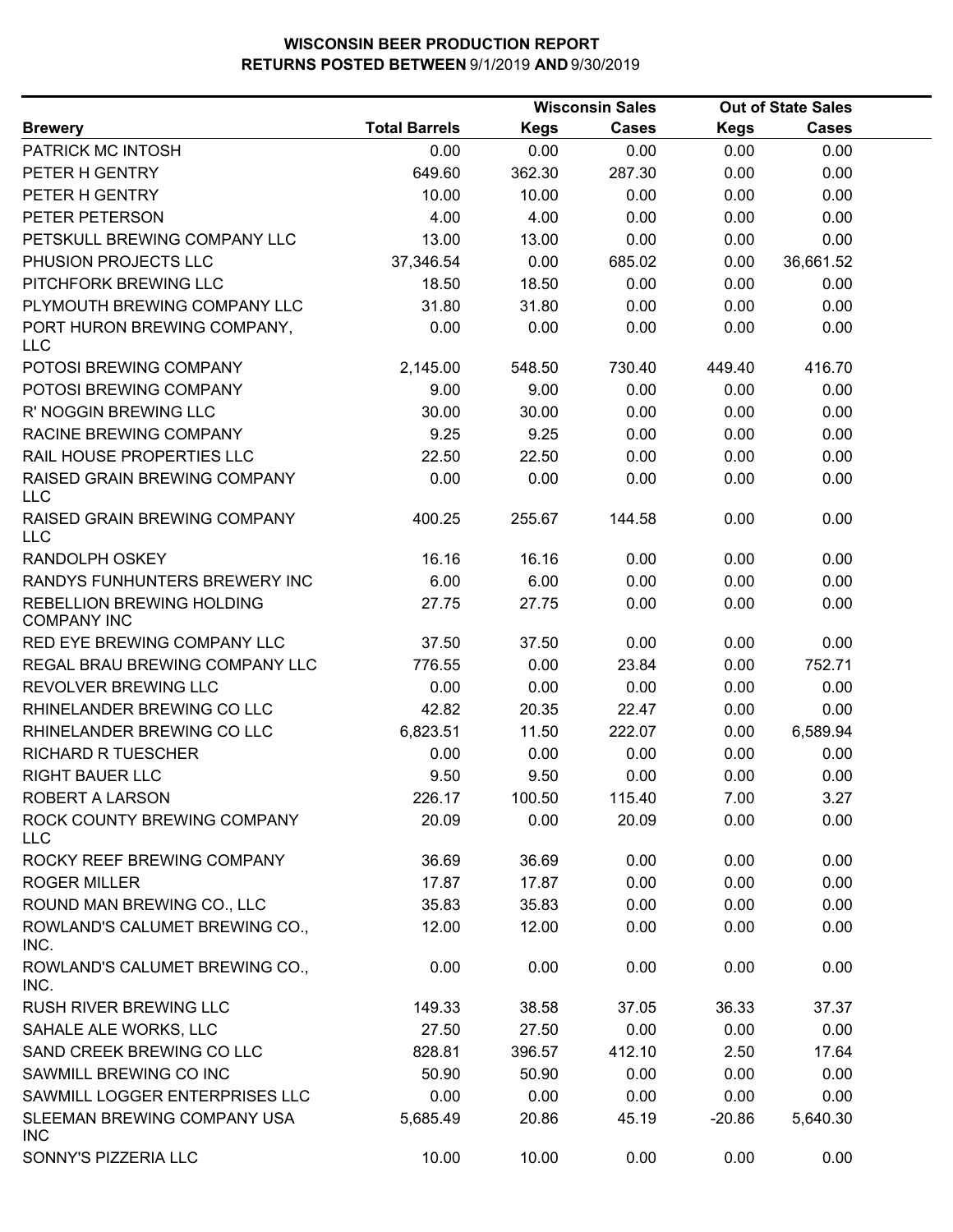|                                                        |                      | <b>Wisconsin Sales</b> |              |             | <b>Out of State Sales</b> |  |
|--------------------------------------------------------|----------------------|------------------------|--------------|-------------|---------------------------|--|
| <b>Brewery</b>                                         | <b>Total Barrels</b> | <b>Kegs</b>            | <b>Cases</b> | <b>Kegs</b> | <b>Cases</b>              |  |
| SOUTH SHORE BREWERY, INC.                              | 141.36               | 72.28                  | 52.45        | 4.00        | 12.63                     |  |
| SOUTH SHORE BREWERY, INC.                              | 44.33                | 44.33                  | 0.00         | 0.00        | 0.00                      |  |
| <b>SPB LLC</b>                                         | 2,218.79             | 567.00                 | 1,102.65     | 90.00       | 459.14                    |  |
| SPRECHER BREWING COMPANY, INC.                         | 559.60               | 364.88                 | 194.72       | 0.00        | 0.00                      |  |
| STARBOARD BREWING COMPANY LLC                          | 12.00                | 12.00                  | 0.00         | 0.00        | 0.00                      |  |
| STEPHEN B ZINK                                         | 0.00                 | 0.00                   | 0.00         | 0.00        | 0.00                      |  |
| STILLMANK BREWING COMPANY                              | 111.67               | 47.17                  | 64.50        | 0.00        | 0.00                      |  |
| STONE ARCH BREWPUB INC.                                | 114.48               | 114.48                 | 0.00         | 0.00        | 0.00                      |  |
| SUNSHINE BREWING COMPANY LLC                           | 38.00                | 38.00                  | 0.00         | 0.00        | 0.00                      |  |
| SUNSHINE BREWING COMPANY LLC                           | 0.00                 | 0.00                   | 0.00         | 0.00        | 0.00                      |  |
| SWINGING BRIDGE BREWING<br><b>COMPANY</b>              | 24.25                | 19.25                  | 5.00         | 0.00        | 0.00                      |  |
| SWITCHGEAR BREWING COMPANY<br><b>LLC</b>               | 20.80                | 20.80                  | 0.00         | 0.00        | 0.00                      |  |
| <b>TERRAPIN BEER COMPANY LLC</b>                       | 0.00                 | 0.00                   | 0.00         | 0.00        | 0.00                      |  |
| THE EAU CLAIRE BREWING PROJECT<br><b>LLC</b>           | 340.73               | 62.50                  | 187.92       | 5.00        | 85.31                     |  |
| THE EXPLORIUM BREWPUB LLC                              | 87.25                | 87.25                  | 0.00         | 0.00        | 0.00                      |  |
| THE GD 2, LLC                                          | 55.35                | 55.35                  | 0.00         | 0.00        | 0.00                      |  |
| THE GREAT DANE PUB AND BREWING<br>COMPANY, INC.        | 142.68               | 142.68                 | 0.00         | 0.00        | 0.00                      |  |
| THE LONE GIRL BREWING COMPANY -<br><b>WAUNAKEE LLC</b> | 68.50                | 68.50                  | 0.00         | 0.00        | 0.00                      |  |
| THE MCKENZIE RIVER CORPORATION                         | 0.00                 | 0.00                   | 0.00         | 0.00        | 0.00                      |  |
| THIRD SPACE BREWING LLC                                | 1,036.84             | 382.67                 | 654.17       | 0.00        | 0.00                      |  |
| THUMB KNUCKLE BREWING COMPANY                          | 0.00                 | 0.00                   | 0.00         | 0.00        | 0.00                      |  |
| <b>TIMOTHY M NELSON</b>                                | 250.00               | 250.00                 | 0.00         | 0.00        | 0.00                      |  |
| TITLETOWN BREWING CO LLC                               | 449.33               | 273.13                 | 176.20       | 0.00        | 0.00                      |  |
| <b>TOM PORTER</b>                                      | 0.00                 | 0.00                   | 0.00         | 0.00        | 0.00                      |  |
| <b>TOPPLING GOLIATH INC</b>                            | 73.84                | 0.00                   | 0.00         | 73.84       | 0.00                      |  |
| TRAP ROCK BREWING COMPANY INC                          | 13.79                | 13.79                  | 0.00         | 0.00        | 0.00                      |  |
| TRIBUTE BREWING COMPANY LLC                            | 91.85                | 50.82                  | 41.03        | 0.00        | 0.00                      |  |
| TURTLE STACK BREWERY, LLC                              | 27.67                | 27.67                  | 0.00         | 0.00        | 0.00                      |  |
| TWELVE5 BEVERAGE CO., LLC                              | 2,186.92             | 2,186.92               | 0.00         | 0.00        | 0.00                      |  |
| UNITED BRANDS COMPANY INC                              | 87.00                | 0.00                   | 87.00        | 0.00        | 0.00                      |  |
| UNIVERSAL SALES INC                                    | 1,210.87             | 41.00                  | 15.09        | 16.50       | 1,138.28                  |  |
| URBAN HARVEST BREWING COMPANY<br>LLC                   | 6.25                 | 6.25                   | 0.00         | 0.00        | 0.00                      |  |
| V3 BREWING COMPANY INC                                 | 0.00                 | 0.00                   | 0.00         | 0.00        | 0.00                      |  |
| VENNTURE BREW COMPANY LLC                              | 19.57                | 17.35                  | 2.22         | 0.00        | 0.00                      |  |
| <b>VIKING BREW PUB LLC</b>                             | 19.00                | 19.00                  | 0.00         | 0.00        | 0.00                      |  |
| <b>VIKING BREWING</b>                                  | 18.02                | 11.37                  | 6.65         | 0.00        | 0.00                      |  |
| VINTAGE II, INC.                                       | 148.10               | 148.10                 | 0.00         | 0.00        | 0.00                      |  |
| VINTAGE II, INC.                                       | 0.00                 | 0.00                   | 0.00         | 0.00        | 0.00                      |  |
| VINTAGE II, INC.                                       | 62.90                | 62.90                  | 0.00         | 0.00        | 0.00                      |  |
| <b>VINTAGE LLC</b>                                     | 0.00                 | 0.00                   | 0.00         | 0.00        | 0.00                      |  |
| WALNUT BREWERY, INC.                                   | 58.90                | 58.90                  | 0.00         | 0.00        | 0.00                      |  |